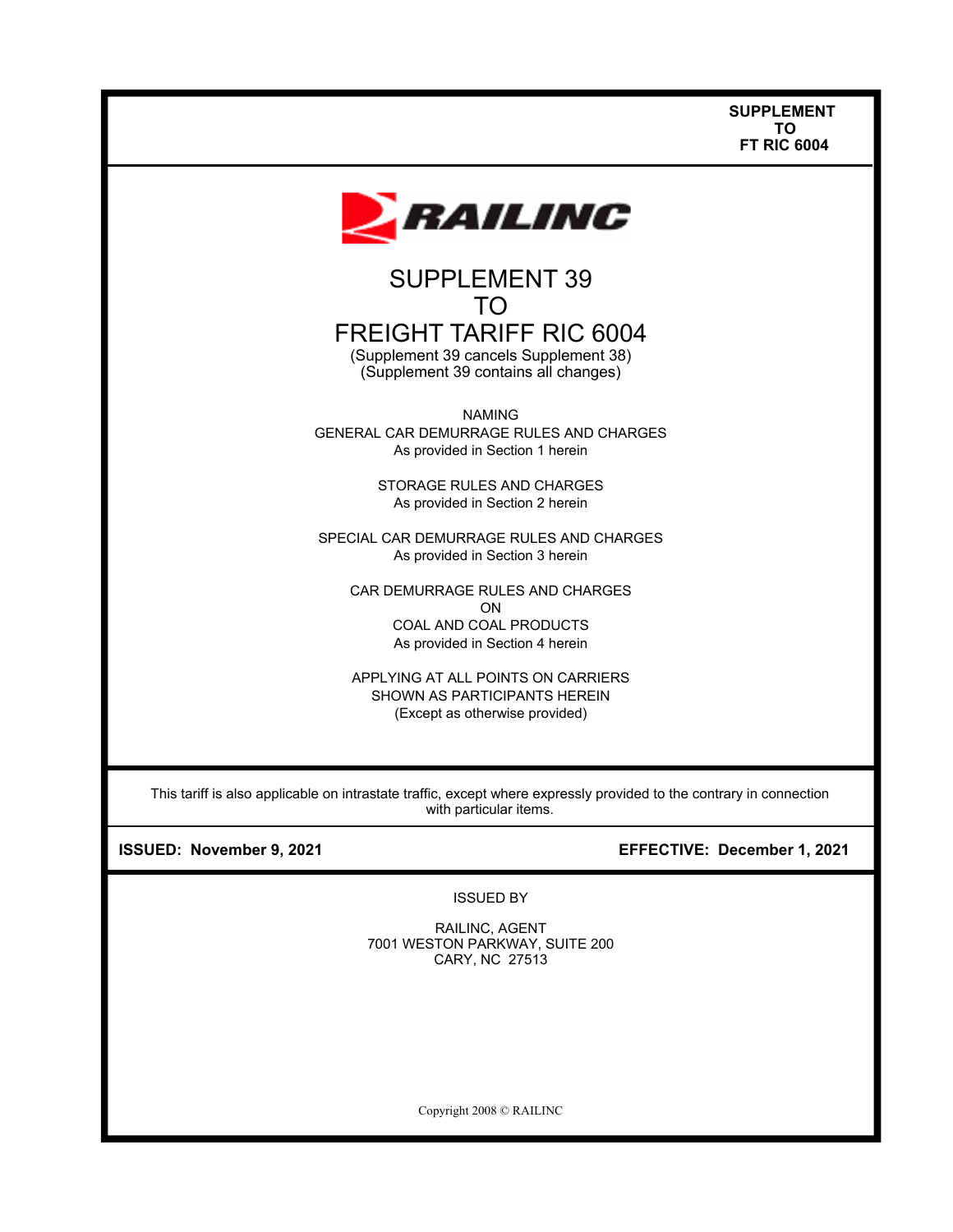| <b>ITEM 2.10 [PA]</b>  |                          |                                                                                                                    |              | <b>ITEM 2.10</b>          |  |
|------------------------|--------------------------|--------------------------------------------------------------------------------------------------------------------|--------------|---------------------------|--|
|                        |                          | LIST OF PARTICIPATING CARRIERS<br>ALPHABETIZED BY STANDARD CARRIER<br><b>ABBREVIATION</b><br>(See Note, this item) |              |                           |  |
| <b>CARRIFR</b><br>ABBR |                          | <b>CARRIER NAME</b>                                                                                                | <b>ITEMS</b> | <b>CARRIER</b><br>ABBR    |  |
| AKDN                   | ä,                       | Acadiana Railway Company 37, 38                                                                                    |              | <b>PR</b>                 |  |
| AM                     |                          | Arkansas and Missouri Railroad Company 35-C                                                                        |              | <b>PTR</b>                |  |
| AR                     |                          | Aberdeen & Rockfish Railroad Company [D-10]                                                                        |              | <b>PUCC</b>               |  |
| <b>AUAR</b>            | $\overline{\phantom{a}}$ |                                                                                                                    |              |                           |  |
| <b>BCLR</b>            | ä,                       | Bay Colony Railroad Corporation                                                                                    |              | <b>PW</b>                 |  |
| <b>BJRY</b>            | L,                       | Burlington Junction Railway [D-13]                                                                                 |              |                           |  |
| <b>BRC</b>             | ä,                       | Belt Railway Company of Chicago, The [D]                                                                           |              | <b>SCTR</b>               |  |
| <b>CBRW</b>            |                          | Columbia Basin Railroad Company, Inc [D]                                                                           |              | SGLR                      |  |
| CHAT                   | $\overline{\phantom{a}}$ | Chattahoochee & Gulf Railroad Co. Inc IDI                                                                          |              | SL                        |  |
| CLP                    |                          | Clarendon and Pittsford Railroad Company,                                                                          |              | <b>SM</b>                 |  |
| COER                   | $\overline{\phantom{0}}$ | American Rail Heritage Ltd., d/b/a Crab Orchard                                                                    |              | <b>SPR</b><br><b>TCKR</b> |  |
| <b>ECBR</b>            | $\overline{a}$           | East Cooper & Berkeley Railroad Company. [D-8]                                                                     |              |                           |  |
| EJE                    | ä,                       | Elgin, Joliet and Eastern Railway Company [D]                                                                      |              | <b>TZPR</b>               |  |
| <b>GMRC</b>            |                          | Green Mountain Railroad Corporation [D]                                                                            |              | <b>UTAH</b>               |  |
| <b>GRW</b>             |                          | Gary Railway Company185,186,                                                                                       | 187, 2325    | <b>VTR</b>                |  |
| HOB                    |                          | Henderson Overton Branch                                                                                           |              | <b>WACR</b>               |  |
| HOG                    |                          | Heart of Georgia Railroad, Inc [D-16]                                                                              |              | WSOR                      |  |
| <b>IMRR</b>            | ÷,                       |                                                                                                                    |              |                           |  |
| <b>KXHR</b>            | $\overline{a}$           | Knoxville & Holston River Railroad Co. Inc[D-9]                                                                    |              |                           |  |
| <b>MNJ</b>             |                          | Middletown and New Jersey Railway Company,                                                                         |              |                           |  |
| <b>MRL</b>             | ۰                        |                                                                                                                    |              |                           |  |
| <b>MRS</b>             | $\overline{\phantom{0}}$ |                                                                                                                    |              |                           |  |
| MSE                    | $\overline{\phantom{0}}$ | Mississippi Export Railroad Company [D-12]                                                                         |              |                           |  |
| MSV                    | $\overline{\phantom{0}}$ | Mississippi & Skuna Valley Railroad Company [D]                                                                    |              |                           |  |
| <b>PAM</b>             | $\overline{a}$           | Pittsburgh, Allegheny & McKees Rocks                                                                               |              |                           |  |
| <b>PBR</b>             | $\overline{\phantom{0}}$ | Patapsco and Back Rivers Railroad Company.[D]                                                                      |              |                           |  |
| <b>PCC</b>             | $\overline{\phantom{0}}$ | Palouse River and Coulee City Railroad[D]                                                                          |              |                           |  |
| <b>PDRR</b>            |                          |                                                                                                                    |              |                           |  |
| <b>PHRR</b>            |                          |                                                                                                                    |              |                           |  |
|                        |                          | (Continued in next column)                                                                                         |              |                           |  |

| <b>ITEM 2.10 [PA]</b>                                                                                              |                |                                                                                   |
|--------------------------------------------------------------------------------------------------------------------|----------------|-----------------------------------------------------------------------------------|
| LIST OF PARTICIPATING CARRIERS<br>ALPHABETIZED BY STANDARD CARRIER<br><b>ABBREVIATION</b><br>(See Note, this item) |                |                                                                                   |
| <b>CARRIER</b><br><b>ABBR</b>                                                                                      |                | <b>ITEMS</b><br><b>CARRIER NAME</b>                                               |
| PR.                                                                                                                |                | Palmetto Railways2325 [A-3]                                                       |
| <b>PTR</b>                                                                                                         | ÷,             | Port Terminal Railroad of South Carolina [D-8]                                    |
| <b>PUCC</b>                                                                                                        |                | Port Utilities Commission of Charleston, S.C,<br>The………………………………………………………………[D-8] |
| <b>PW</b>                                                                                                          |                | Providence and Worcester Railroad                                                 |
| <b>SCTR</b>                                                                                                        | L,             | South Central Tennessee Railroad Corp[D]                                          |
| <b>SGLR</b>                                                                                                        |                | Seminole Gulf Railway, L.P                                                        |
| SL                                                                                                                 | $\blacksquare$ | Salt Lake City Southern Railroad Company, Inc[D]                                  |
| <b>SM</b>                                                                                                          | $\overline{a}$ |                                                                                   |
| <b>SPR</b>                                                                                                         | $\overline{a}$ | Southwind Shortline Railroad Company413 [A]                                       |
| <b>TCKR</b>                                                                                                        | L,             |                                                                                   |
| <b>TZPR</b>                                                                                                        | ä,             |                                                                                   |
| <b>UTAH</b>                                                                                                        | ÷,             |                                                                                   |
| <b>VTR</b>                                                                                                         | ÷,             |                                                                                   |
| <b>WACR</b>                                                                                                        | ÷,             | Washington County Railroad Corporation [D]                                        |
| <b>WSOR</b>                                                                                                        | ÷,             | Wisconsin & Southern Railroad Company[D]                                          |
|                                                                                                                    |                |                                                                                   |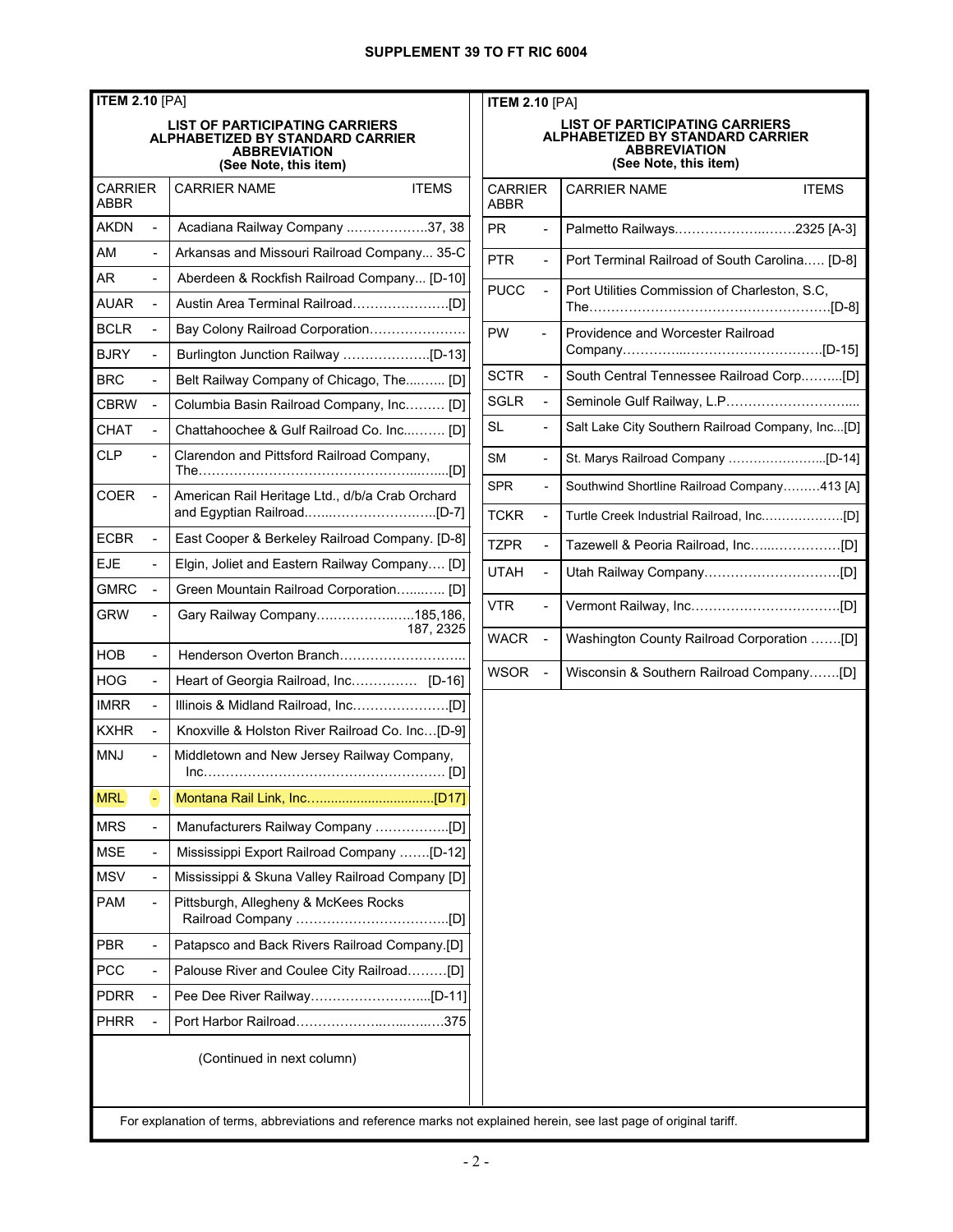#### **ITEM 2.20-AD**

#### **CUMULATIVE INDEX OF NEW OR CHANGED ITEMS**

New Items added in supplements and items in the original tariff which have been amended in supplements are listed below with reference to the supplement in which such items may be found. (See Item 20 for Method of Cancellation).

| <b>ITEM</b>                | <b>SUPPLEMENT</b> |  |
|----------------------------|-------------------|--|
|                            | 39                |  |
|                            | 39                |  |
|                            | 39                |  |
|                            | 39                |  |
|                            | 39                |  |
|                            | 39                |  |
|                            | 39                |  |
|                            | 39                |  |
|                            | 39                |  |
|                            | 39                |  |
|                            | 39                |  |
|                            | 39                |  |
|                            | 39                |  |
|                            | 39                |  |
|                            | 39                |  |
|                            | 39                |  |
|                            | 39                |  |
|                            | 39                |  |
|                            | 39                |  |
|                            | 39                |  |
|                            | 39                |  |
|                            | 39                |  |
|                            | 39                |  |
|                            | 39                |  |
|                            | 39                |  |
|                            | 39                |  |
|                            | 39                |  |
| 375-A………………………………………………    | 39                |  |
|                            | 39                |  |
|                            | 39                |  |
|                            | 39                |  |
|                            | 39                |  |
|                            | 39                |  |
|                            | 39                |  |
|                            | 39                |  |
|                            | 39                |  |
|                            | 39                |  |
|                            | 39                |  |
| 530-A…………………………………………      | 39                |  |
| (Continued in next column) |                   |  |

#### **ITEM 2.20-AD** (Cont'd)

#### **CUMULATIVE INDEX OF NEW OR CHANGED ITEMS**

New Items added in supplements and items in the original tariff which have been amended in supplements are listed below with reference to the supplement in which such items may be found. (See Item 20 for Method of Cancellation).

| <b>ITEM</b>                                                                | <b>SUPPLEMENT</b> |
|----------------------------------------------------------------------------|-------------------|
|                                                                            | 39                |
|                                                                            | 39                |
|                                                                            | 39                |
|                                                                            | 39                |
| the control of the control of the control of the control of the control of | 39                |
|                                                                            | 39                |
|                                                                            | 39                |
|                                                                            | 39                |
|                                                                            | 39                |
|                                                                            | 39                |
|                                                                            | 39                |
|                                                                            | 39                |
|                                                                            | 39                |
|                                                                            | 39                |
|                                                                            | 39                |
|                                                                            |                   |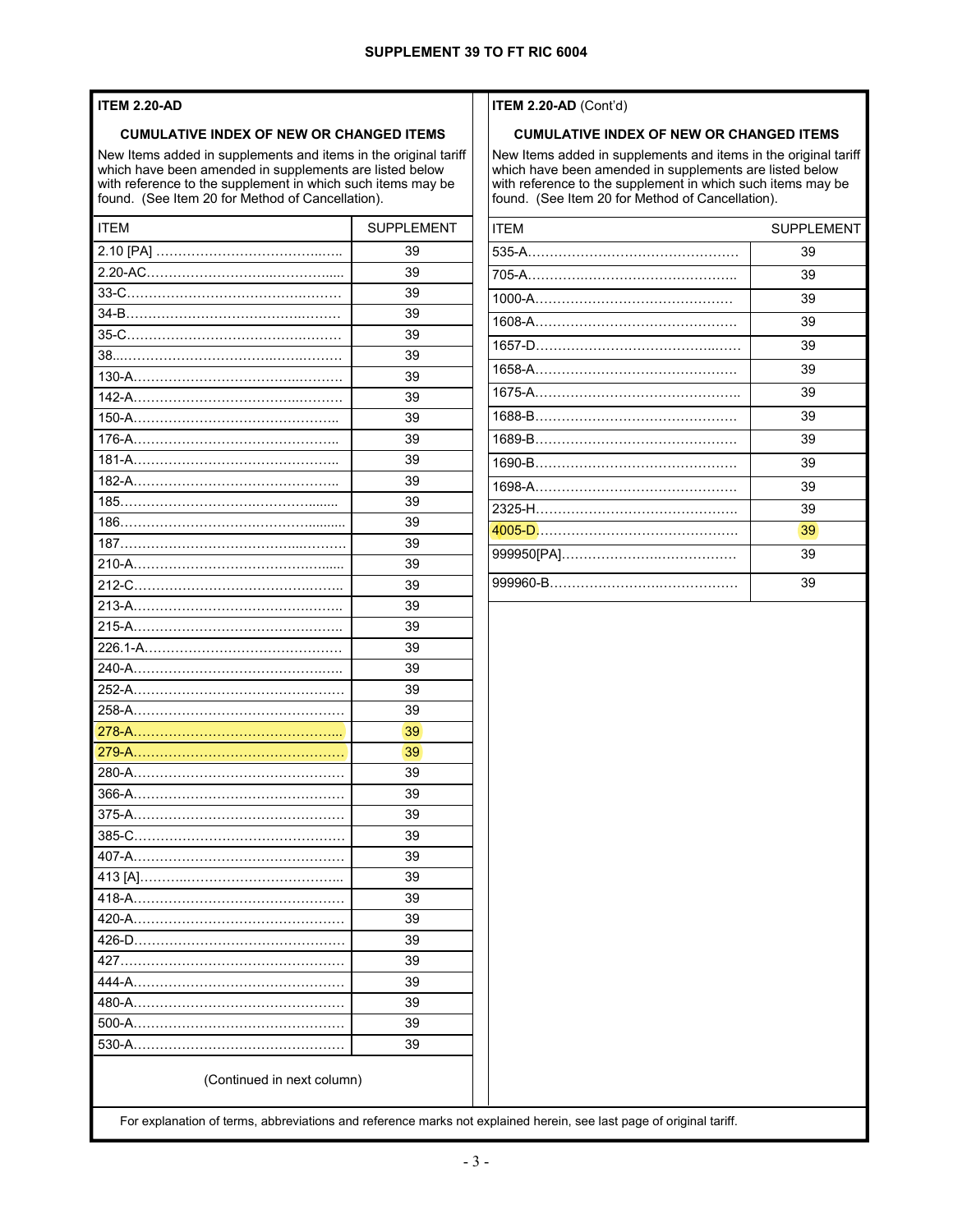| <b>SECTION 1</b><br><b>EXCEPTIONS TO GENERAL CAR DEMURRAGE</b><br><b>RULES AND CHARGES</b>                                                                                                                                                                                                                                                                                                                                                                                                                                                                                                                                                                                                                                                                                                                                                                                                                                                                                                                                                                                                                                                                                                                                                                                                                                                                                                                                                                                                                                                                                                                     | <b>SECTION 1</b><br><b>EXCEPTIONS TO GENERAL CAR DEMURRAGE</b><br><b>RULES AND CHARGES</b>                                                                                                                                                                                                                                                                                                                                                                                                                                                                                                                                                                                                                                                                                                                                                                                                                                                                                                                                                                                                                                                                                                                                                                                  |
|----------------------------------------------------------------------------------------------------------------------------------------------------------------------------------------------------------------------------------------------------------------------------------------------------------------------------------------------------------------------------------------------------------------------------------------------------------------------------------------------------------------------------------------------------------------------------------------------------------------------------------------------------------------------------------------------------------------------------------------------------------------------------------------------------------------------------------------------------------------------------------------------------------------------------------------------------------------------------------------------------------------------------------------------------------------------------------------------------------------------------------------------------------------------------------------------------------------------------------------------------------------------------------------------------------------------------------------------------------------------------------------------------------------------------------------------------------------------------------------------------------------------------------------------------------------------------------------------------------------|-----------------------------------------------------------------------------------------------------------------------------------------------------------------------------------------------------------------------------------------------------------------------------------------------------------------------------------------------------------------------------------------------------------------------------------------------------------------------------------------------------------------------------------------------------------------------------------------------------------------------------------------------------------------------------------------------------------------------------------------------------------------------------------------------------------------------------------------------------------------------------------------------------------------------------------------------------------------------------------------------------------------------------------------------------------------------------------------------------------------------------------------------------------------------------------------------------------------------------------------------------------------------------|
| <b>ITEM 33-C</b>                                                                                                                                                                                                                                                                                                                                                                                                                                                                                                                                                                                                                                                                                                                                                                                                                                                                                                                                                                                                                                                                                                                                                                                                                                                                                                                                                                                                                                                                                                                                                                                               | <b>ITEM 35-C</b>                                                                                                                                                                                                                                                                                                                                                                                                                                                                                                                                                                                                                                                                                                                                                                                                                                                                                                                                                                                                                                                                                                                                                                                                                                                            |
| APPLIES ONLY FOR CARRIERS NAMED IN THIS ITEM<br>(Exception to Items 800 and 1410)                                                                                                                                                                                                                                                                                                                                                                                                                                                                                                                                                                                                                                                                                                                                                                                                                                                                                                                                                                                                                                                                                                                                                                                                                                                                                                                                                                                                                                                                                                                              | ARKANSAS AND MISSOURI RAILROAD COMPANY<br>(Exception to Items 525, 610, 800 through 850, and 900)                                                                                                                                                                                                                                                                                                                                                                                                                                                                                                                                                                                                                                                                                                                                                                                                                                                                                                                                                                                                                                                                                                                                                                           |
| Cars subject to Average Agreement Plan, Item 800, when as<br>the result of the act of neglect of any railroad, cars originating<br>at the same point, moving via the same route and consigned<br>to one consignee at one point are bunched and tendered for<br>delivery by this railroad in accumulated numbers in excess of<br>daily shipments, consignee shall be allowed such free time as<br>he would have been entitled to had the cars not been bunched,<br>to the extent that demurrage charge assessed on such cars for<br>detention beyond the cancelable debit day period may be<br>adjusted, but when any car is released before the expiration<br>of free time, the free time on the next car will be computed from<br>the first 7:00 AM following such release; provided, however, no<br>allowance will be made unless claim is presented in writing to this<br>railroad's agent within thirty (30) days, exclusive of Saturdays,<br>Sundays and holidays after the date on which bill for demurrage<br>is rendered, supported by a statement certifying car initial and<br>number and the date and point of shipment of each car involved<br>in the bunching claim, as well as evidence of payment of bill as<br>rendered. The date of shipment shall be the date forwarding or<br>reforwarding directions are furnished the railroad for movement of<br>the car to the point of unloading, and the point of shipment is<br>where the forwarding or reforwarding directions are effected for<br>movement of the car to the point of unloading.<br>Chicago SouthShore and South Bend Railroad[39] | Twenty-four (24) hours free time will be allowed for unloading<br>or loading cars. Free time will be computed from the actual or<br>constructive placement of a car, subject to the following<br>qualifications. The railroad will give consignee or consignor<br>one (1) hour from the time of notification, by electronic mail<br>(e-mail) (stating cars are available and on hand to be spotted),<br>to choose either constructive placement or actual placement,<br>by returning message via e-mail to confirm receipt and spotting<br>instructions. Such notification shall not be given earlier than<br>0700 hours nor later than 1700 hours. If no response is received<br>by return e-mail within one (1) hour, constructive placement will<br>be assumed. Notification of release must be given by instructions<br>through the RailConnect $\circledR$ system to railroad.<br>Detention will be charged at the following rates per car per 24<br>hour period or fraction of a 24 hour period after the free time<br>has expired until car is released:<br>1. Cars other than the Refrigerated Boxcars,<br>Haz Mat Cars; and, Heavy Duty and<br>Special Type Flat Cars\$65.00<br>2. Refrigerated Boxcars\$80.00<br>3. Heavy Duty and Special Type Flat Cars\$150.00 |
|                                                                                                                                                                                                                                                                                                                                                                                                                                                                                                                                                                                                                                                                                                                                                                                                                                                                                                                                                                                                                                                                                                                                                                                                                                                                                                                                                                                                                                                                                                                                                                                                                |                                                                                                                                                                                                                                                                                                                                                                                                                                                                                                                                                                                                                                                                                                                                                                                                                                                                                                                                                                                                                                                                                                                                                                                                                                                                             |
| ITEM 34-B<br>APPLIES ONLY FOR ACCOUNT OF CARRIERS<br><b>NAMED IN THIS ITEM</b><br>(Exception to Items 815 and 900)<br>After the expiration of free time allowed, a charge of \$20.00 per car<br>per day, or fraction of a day, will be made until the car is released.                                                                                                                                                                                                                                                                                                                                                                                                                                                                                                                                                                                                                                                                                                                                                                                                                                                                                                                                                                                                                                                                                                                                                                                                                                                                                                                                         | Saturdays, Sundays, and holidays will be charged detention if<br>free time has expired. Holidays will be New Year's Day, Good<br>Friday, Memorial Day, Independence Day, Labor Day,<br>Thanksgiving, Christmas Eve and Christmas Day.<br>ITEM 38                                                                                                                                                                                                                                                                                                                                                                                                                                                                                                                                                                                                                                                                                                                                                                                                                                                                                                                                                                                                                            |
| Columbia & Cowlitz Railway Company<br>DeQueen and Eastern Railroad Company<br>Golden Triangle Railroad                                                                                                                                                                                                                                                                                                                                                                                                                                                                                                                                                                                                                                                                                                                                                                                                                                                                                                                                                                                                                                                                                                                                                                                                                                                                                                                                                                                                                                                                                                         | <b>ACADIANA RAILWAY COMPANY</b><br>(Exception to Items 37, 610, 815 and 900)                                                                                                                                                                                                                                                                                                                                                                                                                                                                                                                                                                                                                                                                                                                                                                                                                                                                                                                                                                                                                                                                                                                                                                                                |
| (The above exception applies to charges only. All other provisions<br>of Items 815 and 900 continue to apply.)                                                                                                                                                                                                                                                                                                                                                                                                                                                                                                                                                                                                                                                                                                                                                                                                                                                                                                                                                                                                                                                                                                                                                                                                                                                                                                                                                                                                                                                                                                 | Unit trains interchanged to the Acadiana Railway Company will be<br>allowed twenty-four (24) hours free time for loading and unloading.<br>Free time will be computed from the first 8:00 AM after placement.<br>For the purpose of computing free time Saturdays, Sundays and<br>holidays will be included.<br>After expiration of free time allowed, a charge of \$3000.00 per day,<br>or fraction of a day, including Saturdays, Sundays and holidays,<br>plus a horsepower charge of \$0.01603 per hour for locomotive<br>assigned to the unit train, will be made and accessed customer<br>until the entire train is released.                                                                                                                                                                                                                                                                                                                                                                                                                                                                                                                                                                                                                                         |
|                                                                                                                                                                                                                                                                                                                                                                                                                                                                                                                                                                                                                                                                                                                                                                                                                                                                                                                                                                                                                                                                                                                                                                                                                                                                                                                                                                                                                                                                                                                                                                                                                |                                                                                                                                                                                                                                                                                                                                                                                                                                                                                                                                                                                                                                                                                                                                                                                                                                                                                                                                                                                                                                                                                                                                                                                                                                                                             |

I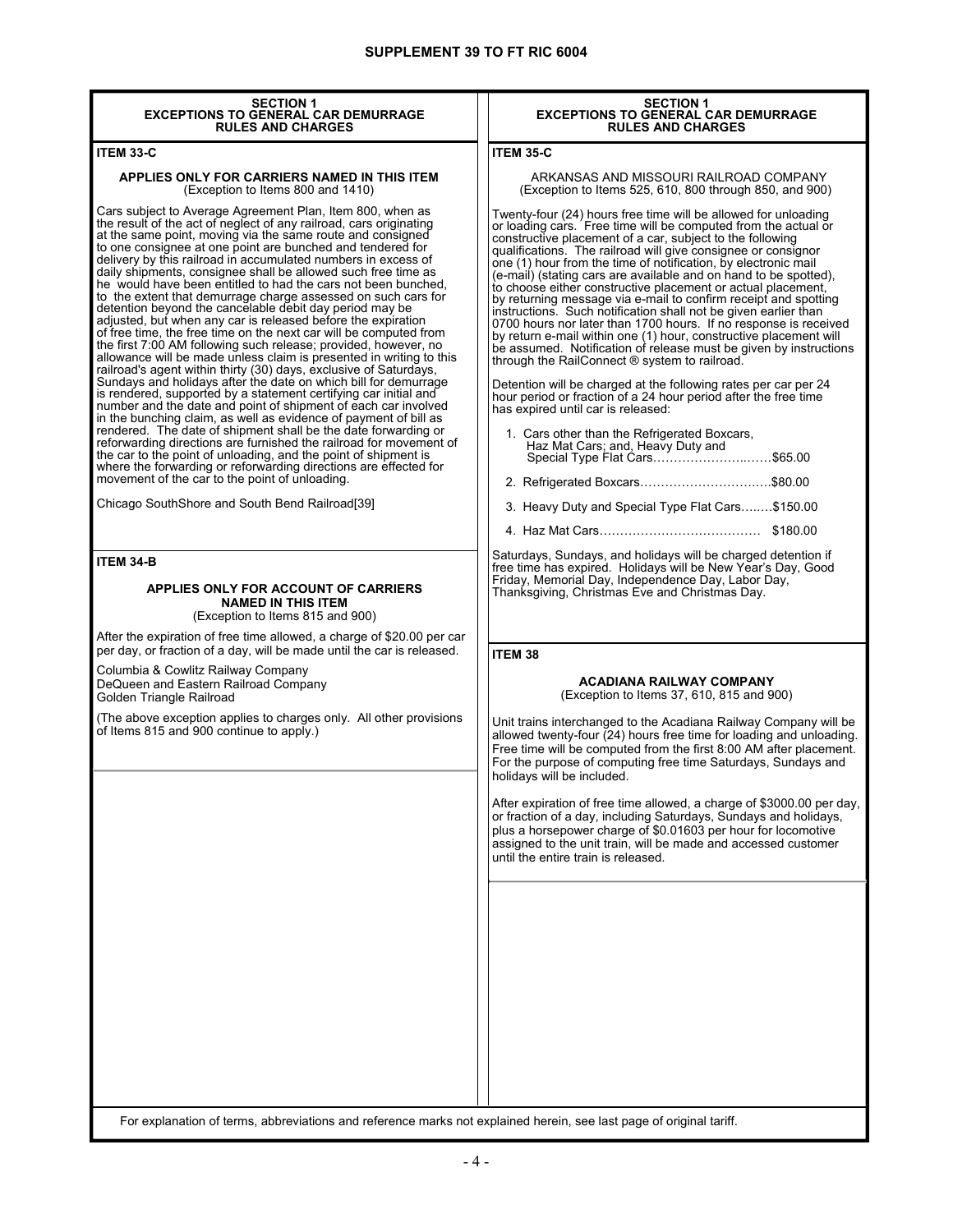| <b>SECTION 1</b><br><b>EXCEPTIONS TO GENERAL CAR DEMURRAGE</b><br><b>RULES AND CHARGES</b>                                                                                                                                                                                                                                                                                                                                                                   | <b>SECTION 1</b><br><b>EXCEPTIONS TO GENERAL CAR DEMURRAGE</b><br><b>RULES AND CHARGES</b>                                                                                                                                                                                                                                                                                                                                                                                                    |
|--------------------------------------------------------------------------------------------------------------------------------------------------------------------------------------------------------------------------------------------------------------------------------------------------------------------------------------------------------------------------------------------------------------------------------------------------------------|-----------------------------------------------------------------------------------------------------------------------------------------------------------------------------------------------------------------------------------------------------------------------------------------------------------------------------------------------------------------------------------------------------------------------------------------------------------------------------------------------|
| <b>ITEM 130-A</b>                                                                                                                                                                                                                                                                                                                                                                                                                                            | <b>ITEM 186</b>                                                                                                                                                                                                                                                                                                                                                                                                                                                                               |
| APPLIES ONLY FOR CARRIERS NAMED IN THIS ITEM<br>(Exception to Item 900)                                                                                                                                                                                                                                                                                                                                                                                      | <b>GARY RAILWAY COMPANY</b><br>(Exception to Item 900)                                                                                                                                                                                                                                                                                                                                                                                                                                        |
| 1. On cars not subject to Average Agreement Plan, Item 800 and<br>for detention not subject to Item 1405 (Strike Interference), after<br>expiration of free time allowed or without free time allowance,<br>when none is provided, charge of \$40.00 per car per day, or<br>fraction of a day, will be made until car is released.<br>2. The applicable charge will accrue on all Saturdays,<br>Sundays and holidays subsequent to the first chargeable day, | 1. On cars not subject to Average Agreement Plan, Item 800 and<br>for detention not subject to Item 1405 (Strike Interference), after<br>expiration of free time allowed or without free time allowance,<br>when none is provided, the following charges per car per day, or<br>fraction of a day, will be made until car is released:                                                                                                                                                        |
| including a Saturday, Sunday or holiday immediately following<br>the day on which the first chargeable day begins to run, except<br>as otherwise provided in Items 1225 or 1400 through 1440.                                                                                                                                                                                                                                                                | \$20.00 for each of the first four chargeable days,<br>\$30.00 for each of the next two days,<br>\$60.00 for each subsequent day.                                                                                                                                                                                                                                                                                                                                                             |
| Conecuh Valley Railroad<br>Laurinburg and Southern Railroad Company<br>Nash County Railroad<br>Three Notch Railroad Co. Inc.<br>Wiregrass Central Railroad Company, Inc.<br>Yadkin Valley Railroad Company                                                                                                                                                                                                                                                   | 2. The applicable charge will accrue on all Saturdays,<br>Sundays and holidays subsequent to the first chargeable day,<br>including a Saturday, Sunday or holiday immediately following<br>the day on which the first chargeable day begins to run, except<br>as otherwise provided in Items 1225 or 1400 through 1440.                                                                                                                                                                       |
|                                                                                                                                                                                                                                                                                                                                                                                                                                                              | <b>ITEM 187</b>                                                                                                                                                                                                                                                                                                                                                                                                                                                                               |
| <b>ITEM 142-A</b>                                                                                                                                                                                                                                                                                                                                                                                                                                            | <b>GARY RAILWAY COMPANY</b><br>(Exception to Item 1225)                                                                                                                                                                                                                                                                                                                                                                                                                                       |
| (Provisions formerly shown herein and not brought forward are<br>hereby canceled.)                                                                                                                                                                                                                                                                                                                                                                           | When empty cars are placed on orders or appropriated but not<br>used in transportation service, demurrage will be charged for all                                                                                                                                                                                                                                                                                                                                                             |
| <b>ITEM 150-A</b>                                                                                                                                                                                                                                                                                                                                                                                                                                            | detention, including Saturdays, Sundays and holidays, from<br>actual or constructive placement or appropriation until date and                                                                                                                                                                                                                                                                                                                                                                |
| (Provisions formerly shown herein and not brought forward are<br>hereby canceled.)                                                                                                                                                                                                                                                                                                                                                                           | time advice is given to authorized personnel of this railroad,<br>either by telephone or in writing, that such cars will not be used<br>and are available to this railroad (See Notes 1 and 2).                                                                                                                                                                                                                                                                                               |
| <b>ITEM 176-A</b>                                                                                                                                                                                                                                                                                                                                                                                                                                            | In the application of this item a demurrage day consists of a                                                                                                                                                                                                                                                                                                                                                                                                                                 |
| (Provisions formerly shown herein and not brought forward are<br>hereby canceled.)<br><b>ITEM 181-A</b>                                                                                                                                                                                                                                                                                                                                                      | twenty-four (24) hour period or fraction thereof computed from<br>the hour of actual or constructive placement of the car or<br>appropriation, except that on cars placed in advance of the date<br>for which ordered for loading, time will be computed from 7:00                                                                                                                                                                                                                            |
| (Provisions formerly shown herein and not brought forward are                                                                                                                                                                                                                                                                                                                                                                                                | AM of the day for which so ordered.                                                                                                                                                                                                                                                                                                                                                                                                                                                           |
| hereby canceled.)                                                                                                                                                                                                                                                                                                                                                                                                                                            | When a car so ordered and placed on a public track is not used,<br>and no advice from the party who ordered the car has been<br>received within forty-eight (48) hours, exclusive of Saturdays,<br>Sundays and holidays, from the first 7:00 AM after demurrage                                                                                                                                                                                                                               |
| <b>ITEM 182-A</b>                                                                                                                                                                                                                                                                                                                                                                                                                                            |                                                                                                                                                                                                                                                                                                                                                                                                                                                                                               |
| (Provisions formerly shown herein and not brought forward are<br>hereby canceled.)                                                                                                                                                                                                                                                                                                                                                                           | charges begin, the car may be removed and treated as released<br>at the time of removal.                                                                                                                                                                                                                                                                                                                                                                                                      |
| <b>ITEM 185</b><br><b>GARY RAILWAY COMPANY</b><br>(Exception to Item 610)<br>When intraplant switching service is required at industrial locations<br>on Saturdays, Sundays or holidays, such days will be included in<br>computing time and charges on cars in intraplant switching service,                                                                                                                                                                | In the event a car is rejected account not suitable for loading, this<br>item will not apply if the party ordering the car advises this<br>railroad of rejection and condition that caused car to be rejected<br>within twenty-four (24) hours (seventy-two (72) hours in the case<br>of a covered or enclosed car), exclusive of Saturdays, Sundays<br>and holidays, after actual placement or after constructive<br>placement on shipper-owned or leased tracks. (See Notes 1<br>and $2$ ). |
| other than those owned or leased by the industry.                                                                                                                                                                                                                                                                                                                                                                                                            | If rejection has not been made within the time specified in the<br>previous paragraph, demurrage will be charged for all detention,<br>computed as set forth in this item.                                                                                                                                                                                                                                                                                                                    |
|                                                                                                                                                                                                                                                                                                                                                                                                                                                              | Note 1 - When advice cannot be furnished because of authorized<br>personnel of this railroad not being on duty to accept the advice,<br>the party ordering the car will have until 9:00 AM of the next day<br>on which this railroad has such personnel on duty to furnish the<br>advice and the car will be released at the time during the<br>railroad's off-duty hours such party was ready, willing and able to<br>furnish the advice.                                                    |
|                                                                                                                                                                                                                                                                                                                                                                                                                                                              | Note 2 - Industries performing switching service for themselves or<br>other parties must, in addition to advising this railroad that cars<br>will not be used in transportation service for loading, return such<br>cars to the industrial interchange track.                                                                                                                                                                                                                                 |
|                                                                                                                                                                                                                                                                                                                                                                                                                                                              |                                                                                                                                                                                                                                                                                                                                                                                                                                                                                               |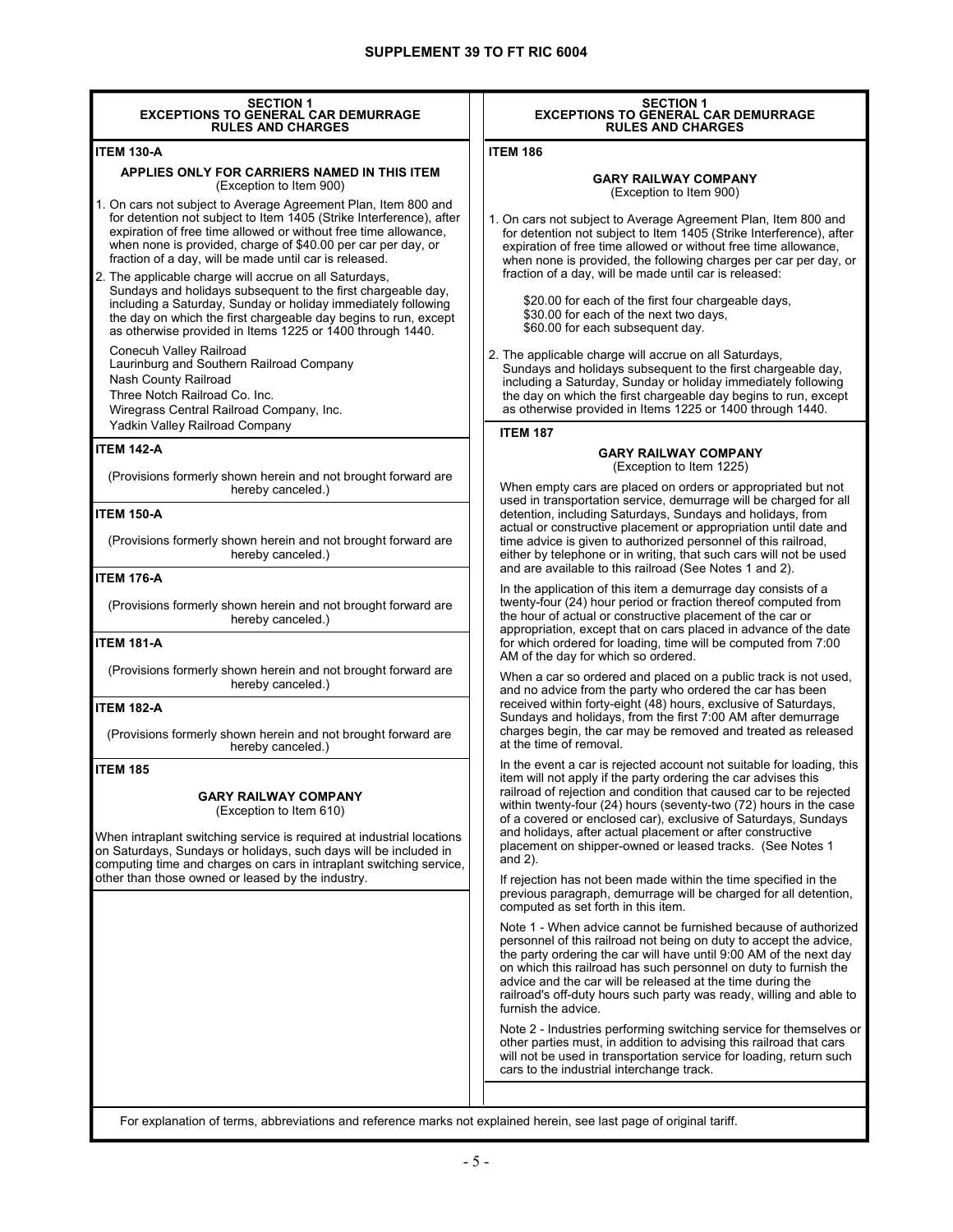| <b>SECTION 1</b><br><b>EXCEPTIONS TO GENERAL CAR DEMURRAGE</b><br><b>RULES AND CHARGES</b>                                                                                                                                                                                                                                                                                                                                                                                  | <b>SECTION 1</b><br><b>EXCEPTIONS TO GENERAL CAR DEMURRAGE</b><br><b>RULES AND CHARGES</b> |
|-----------------------------------------------------------------------------------------------------------------------------------------------------------------------------------------------------------------------------------------------------------------------------------------------------------------------------------------------------------------------------------------------------------------------------------------------------------------------------|--------------------------------------------------------------------------------------------|
| <b>ITEM 210-A</b>                                                                                                                                                                                                                                                                                                                                                                                                                                                           | <b>ITEM 240-A</b>                                                                          |
| (Provisions formerly shown herein and not brought forward are<br>hereby canceled.)                                                                                                                                                                                                                                                                                                                                                                                          | (Provisions formerly shown herein and not brought forward are<br>hereby canceled.)         |
| <b>ITEM 212-C</b>                                                                                                                                                                                                                                                                                                                                                                                                                                                           | <b>ITEM 252-A</b>                                                                          |
| (Provisions formerly shown herein and not brought forward are<br>hereby canceled.)                                                                                                                                                                                                                                                                                                                                                                                          | (Provisions formerly shown herein and not brought forward are<br>hereby canceled.)         |
| <b>ITEM 213-A</b>                                                                                                                                                                                                                                                                                                                                                                                                                                                           | <b>ITEM 258-A</b>                                                                          |
| (Provisions formerly shown herein and not brought forward are<br>hereby canceled.)                                                                                                                                                                                                                                                                                                                                                                                          | (Provisions formerly shown herein and not brought forward are<br>hereby canceled.)         |
|                                                                                                                                                                                                                                                                                                                                                                                                                                                                             | <b>ITEM 278-A</b>                                                                          |
| <b>ITEM 215-A</b><br>(Provisions formerly shown herein and not brought forward are<br>hereby canceled.)                                                                                                                                                                                                                                                                                                                                                                     | (Provisions formerly shown herein and not brought forward are<br>hereby canceled.)         |
|                                                                                                                                                                                                                                                                                                                                                                                                                                                                             | <b>ITEM 279-A</b>                                                                          |
| <b>ITEM 226.1-A</b>                                                                                                                                                                                                                                                                                                                                                                                                                                                         | (Provisions formerly shown herein and not brought forward are                              |
| LANCASTER AND CHESTER RAILWAY COMPANY<br>(Exception to Charges in Items 800 thru 850 and 900)                                                                                                                                                                                                                                                                                                                                                                               | hereby canceled.)                                                                          |
| After the expiration of free time allowed, the following charges<br>per car per day, or fraction of a day, will be made until the car is                                                                                                                                                                                                                                                                                                                                    | <b>ITEM 280-A</b>                                                                          |
| released:                                                                                                                                                                                                                                                                                                                                                                                                                                                                   | (Provisions formerly shown herein and not brought forward are<br>hereby canceled.)         |
| \$30.00 for each of the first two chargeable days,<br>\$60.00 for each subsequent day.                                                                                                                                                                                                                                                                                                                                                                                      |                                                                                            |
| The applicable charge will accrue on all Saturdays, Sundays or                                                                                                                                                                                                                                                                                                                                                                                                              | <b>ITEM 366-A</b>                                                                          |
| holidays subsequent to the first chargeable or debit day,<br>including a Saturday, Sunday or holiday immediately following<br>the day on which the first chargeable day begins to run, or debit<br>day begins to accrue.                                                                                                                                                                                                                                                    | (Provisions formerly shown herein and not brought forward are<br>hereby canceled.)         |
| When computing charges on cars subject to average agreement,<br>at the end of each calendar month, the total number of credits<br>will be deducted from the total number of debits and \$30.00 and/<br>or \$60.00 per debit, as the case may be, will be charged for the<br>remainder. If the credits equal or exceed the debits, no charge<br>will be made for the detention of the cars except as otherwise<br>provided herein for detention beyond the fourth debit day. |                                                                                            |
| (The above exception applies to charges only. All other<br>provisions of Items 800 thru 850 and 900 continue to apply.)                                                                                                                                                                                                                                                                                                                                                     |                                                                                            |
|                                                                                                                                                                                                                                                                                                                                                                                                                                                                             |                                                                                            |
|                                                                                                                                                                                                                                                                                                                                                                                                                                                                             |                                                                                            |
|                                                                                                                                                                                                                                                                                                                                                                                                                                                                             |                                                                                            |
|                                                                                                                                                                                                                                                                                                                                                                                                                                                                             |                                                                                            |
|                                                                                                                                                                                                                                                                                                                                                                                                                                                                             |                                                                                            |
|                                                                                                                                                                                                                                                                                                                                                                                                                                                                             |                                                                                            |
| For explanation of terms, abbreviations and reference marks not explained herein, see last page of original tariff.                                                                                                                                                                                                                                                                                                                                                         |                                                                                            |

I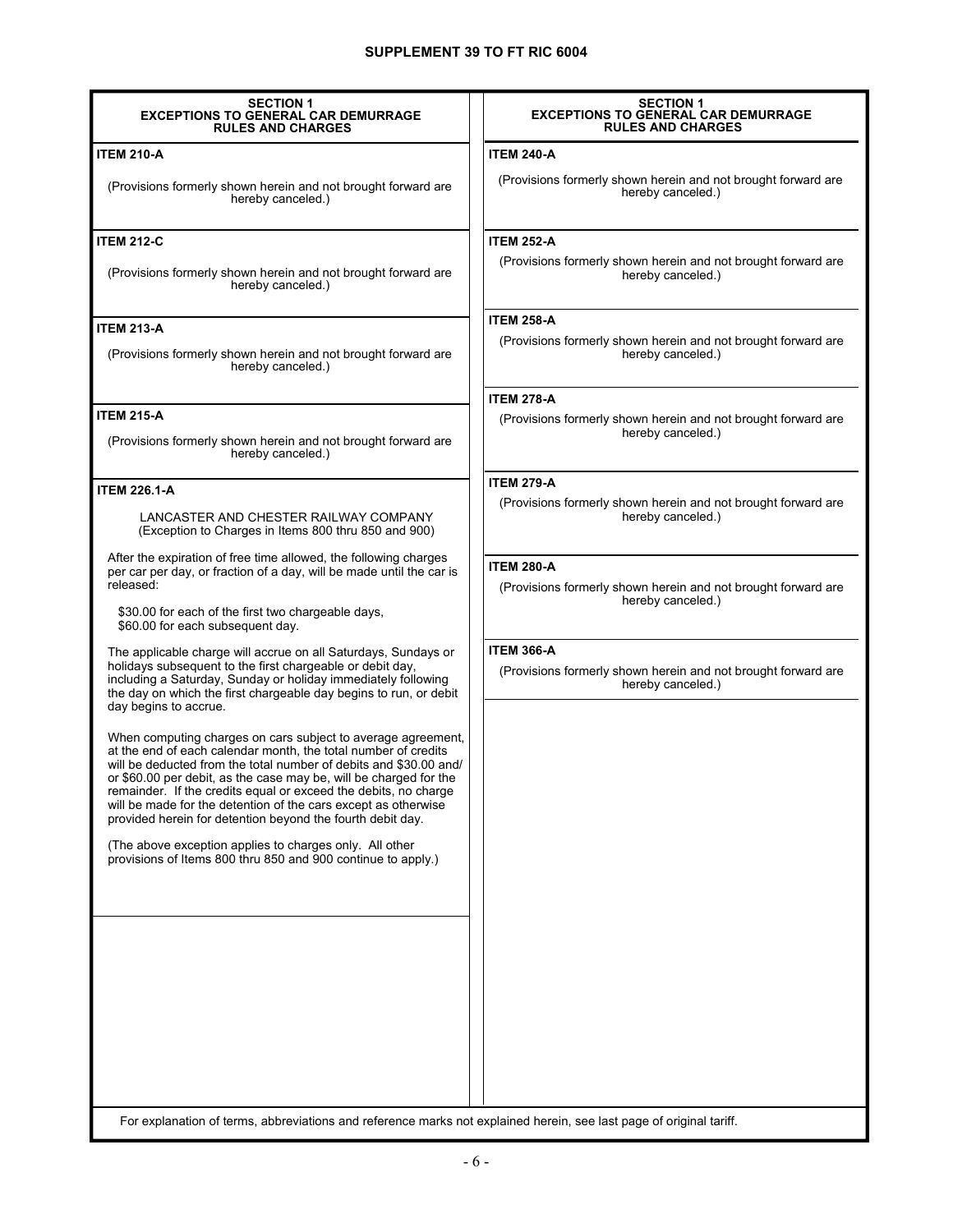| <b>SECTION 1</b><br><b>EXCEPTIONS TO GENERAL CAR DEMURRAGE</b><br><b>RULES AND CHARGES</b>                                                                                                                                                                | <b>SECTION 1</b><br><b>EXCEPTIONS TO GENERAL CAR DEMURRAGE</b><br><b>RULES AND CHARGES</b>                                                                                                                                                                                        |
|-----------------------------------------------------------------------------------------------------------------------------------------------------------------------------------------------------------------------------------------------------------|-----------------------------------------------------------------------------------------------------------------------------------------------------------------------------------------------------------------------------------------------------------------------------------|
| <b>ITEM 375-A</b>                                                                                                                                                                                                                                         | <b>ITEM 420-A</b>                                                                                                                                                                                                                                                                 |
| <b>PORT HARBOR RAILROAD</b><br>(Exception to Items 800 thru 850 and Item 900)                                                                                                                                                                             | (Provisions formerly shown herein and not brought forward are<br>hereby canceled.)                                                                                                                                                                                                |
| After the expiration of free time allowed, the following charges per<br>car, per day, or fraction of a day, will be made until the car is<br>released:                                                                                                    | <b>ITEM 426-D</b>                                                                                                                                                                                                                                                                 |
| \$30.00 for each of the first four chargeable debits days,                                                                                                                                                                                                |                                                                                                                                                                                                                                                                                   |
| \$50.00 for each subsequent chargeable debit day.                                                                                                                                                                                                         | TERMINAL RAILROAD ASSOCIATION OF ST. LOUIS<br>(Exceptions to Items 610, 800 thru 850 and 900)                                                                                                                                                                                     |
| When computing charges on cars subject to average agreement,<br>at the end of each calendar month, the total number of credits will<br>be deducted from the total numbers of debits to include 1 <sup>st</sup> tier<br>\$30.00 chargeable debit days (4). | Forty-eight (48) hours free time will be allowed for loading and<br>unloading.                                                                                                                                                                                                    |
| Accrued credits will not be used to offset debit days beyond the<br>fourth debit day, 2 <sup>nd</sup> tier \$50.00 demurrage debit days.                                                                                                                  | After the expiration of free time allowed, demurrage charge of<br>\$65.00 per car per day, or fraction of a day, will be made until the<br>car is released.                                                                                                                       |
| (The above Exception applies to charges only. All other<br>provisions of Items 800 thru 850 and Item 900 continue to apply.)                                                                                                                              | The above charge will accrue on all Saturdays, Sundays or<br>holidays subsequent to the first chargeable day, including a<br>Saturday, Sunday or holiday immediately following the day on<br>which the first chargeable day begins to run, except as otherwise                    |
| <b>ITEM 385-C</b>                                                                                                                                                                                                                                         | provided in Item 1225 and 1230 or Item 1400.                                                                                                                                                                                                                                      |
| (Provisions formerly shown herein and not brought forward are<br>hereby canceled.)                                                                                                                                                                        | When computing charges on cars subject to average agreement, at<br>the end of each calendar month, the total number of credits will be<br>deducted from the total number of debits and \$65.00 per debit will<br>be charged for the remainder. If the credits equal or exceed the |
| <b>ITEM 407-A</b>                                                                                                                                                                                                                                         | debits, no charge will be made for the detention of the cars except<br>as otherwise provided herein for detention beyond the fourth debit                                                                                                                                         |
| (Provisions formerly shown herein and not brought forward are<br>hereby canceled.)                                                                                                                                                                        | day.<br>(The above Exception applies to free time and charges only. All<br>other provisions of Items 610, 800 thru 850 and Item 900 continue                                                                                                                                      |
| <b>ITEM 413</b>                                                                                                                                                                                                                                           | to apply.)                                                                                                                                                                                                                                                                        |
| SOUTHWIND SHORTLINE RAILROAD COMPANY<br>(Exception to Items 610)                                                                                                                                                                                          | <b>ITEM 427</b>                                                                                                                                                                                                                                                                   |
| Forty-eight (48) hours free time will be allowed for unloading, and<br>Twenty-four (24) hours free time will be allowed for loading.                                                                                                                      | <b>TERMINAL RAILROAD ASSOCIATION OF ST. LOUIS</b><br>(Exception to Item 1410)                                                                                                                                                                                                     |
| Free time will be computed from the first 7:00 AM after placement<br>or after proper notification has been sent or given where required                                                                                                                   | The Terminal Railroad Association of St. Louis will only grant relief<br>from bunching when causes are directly attributable to itself.                                                                                                                                           |
| For the purpose of computing free time weekends and holidays<br>will be excluded.                                                                                                                                                                         | <b>ITEM 444-A</b>                                                                                                                                                                                                                                                                 |
| After expiration of free time allowed, a charge of \$50.00 per car<br>per day, or fraction of a day, will be made until the car is released<br>to this railroad.                                                                                          | (Provisions formerly shown herein and not brought forward are<br>hereby canceled.)                                                                                                                                                                                                |
|                                                                                                                                                                                                                                                           | <b>ITEM 480-A</b>                                                                                                                                                                                                                                                                 |
| The above charge will accrue on all Saturdays, Sundays and<br>holidays subsequent to the first chargeable/debit day, including<br>a Saturday, Sunday or holiday immediately following the day on<br>which the first chargeable/debit day begins to run.   | (Provisions formerly shown herein and not brought forward are<br>hereby canceled.)                                                                                                                                                                                                |
| <b>ITEM 418-A</b>                                                                                                                                                                                                                                         |                                                                                                                                                                                                                                                                                   |
| (Provisions formerly shown herein and not brought forward are<br>hereby canceled.)                                                                                                                                                                        |                                                                                                                                                                                                                                                                                   |
|                                                                                                                                                                                                                                                           |                                                                                                                                                                                                                                                                                   |
| For explanation of terms, abbreviations and reference marks not explained herein, see last page of original tariff.                                                                                                                                       |                                                                                                                                                                                                                                                                                   |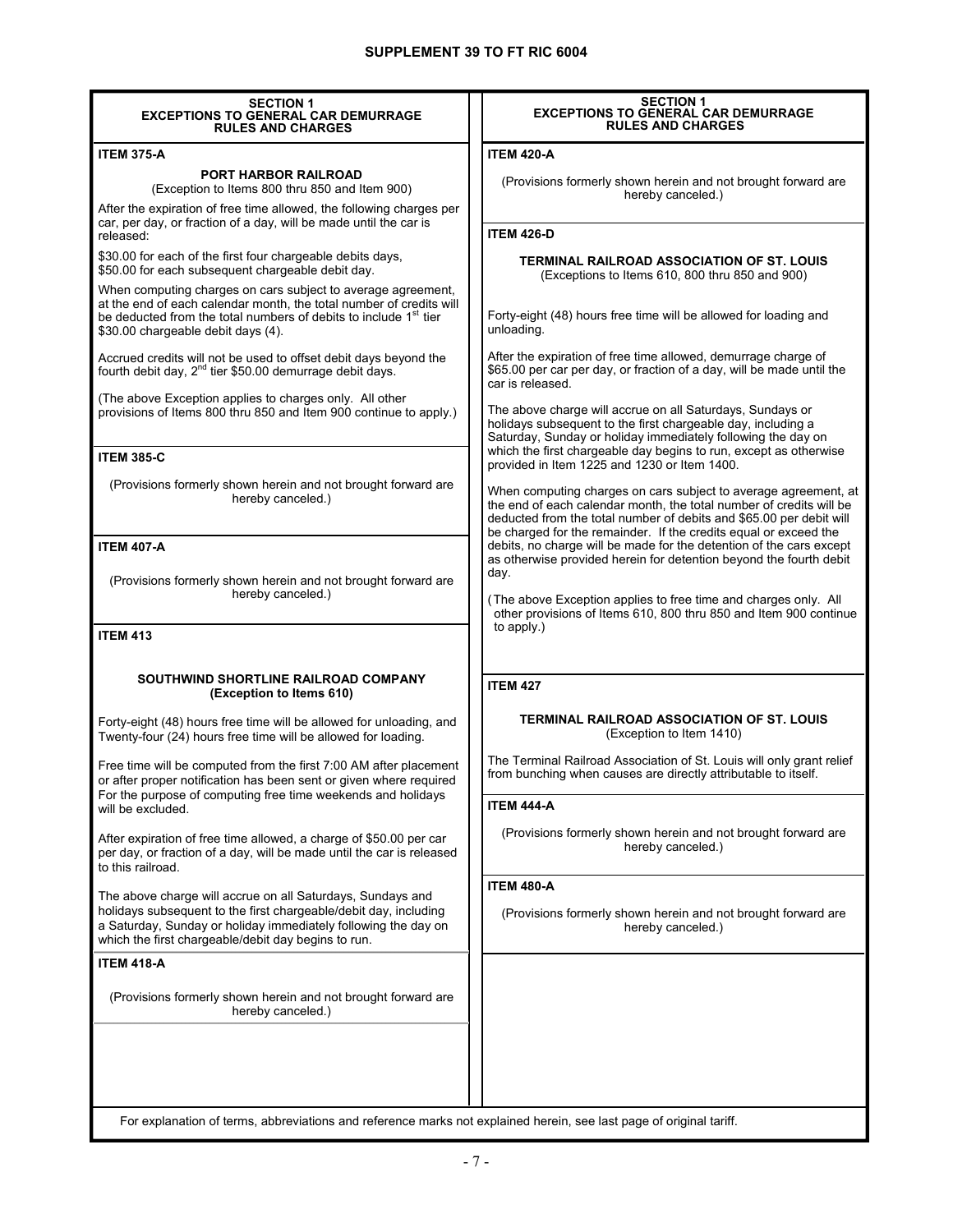| <b>SECTION 1</b><br><b>GENERAL CAR DEMURRAGE RULES AND CHARGES</b>                                                                                                                                                                                                                                                                                                                                                                                                                                                                                                                                                                                                                                                                                                              | <b>SECTION 1</b><br><b>GENERAL CAR DEMURRAGE RULES AND CHARGES</b>                                                                                                                                                                                                                                                                                                                                                                                                                                                                                                                                                                                                                                                                                                                                                                                                                                                                                                                                                                                                                                                                                                                                                                                                                                                                                                                                                                                                                                                                                                                                                                                                                                                                                                                                                                            |
|---------------------------------------------------------------------------------------------------------------------------------------------------------------------------------------------------------------------------------------------------------------------------------------------------------------------------------------------------------------------------------------------------------------------------------------------------------------------------------------------------------------------------------------------------------------------------------------------------------------------------------------------------------------------------------------------------------------------------------------------------------------------------------|-----------------------------------------------------------------------------------------------------------------------------------------------------------------------------------------------------------------------------------------------------------------------------------------------------------------------------------------------------------------------------------------------------------------------------------------------------------------------------------------------------------------------------------------------------------------------------------------------------------------------------------------------------------------------------------------------------------------------------------------------------------------------------------------------------------------------------------------------------------------------------------------------------------------------------------------------------------------------------------------------------------------------------------------------------------------------------------------------------------------------------------------------------------------------------------------------------------------------------------------------------------------------------------------------------------------------------------------------------------------------------------------------------------------------------------------------------------------------------------------------------------------------------------------------------------------------------------------------------------------------------------------------------------------------------------------------------------------------------------------------------------------------------------------------------------------------------------------------|
| <b>ITEM 500-A</b>                                                                                                                                                                                                                                                                                                                                                                                                                                                                                                                                                                                                                                                                                                                                                               | <b>ITEM 1000-A</b>                                                                                                                                                                                                                                                                                                                                                                                                                                                                                                                                                                                                                                                                                                                                                                                                                                                                                                                                                                                                                                                                                                                                                                                                                                                                                                                                                                                                                                                                                                                                                                                                                                                                                                                                                                                                                            |
| <b>GLOSSARY OF TERMS</b>                                                                                                                                                                                                                                                                                                                                                                                                                                                                                                                                                                                                                                                                                                                                                        | <b>RULE GOVERNING CARS HELD FOR LOADING</b>                                                                                                                                                                                                                                                                                                                                                                                                                                                                                                                                                                                                                                                                                                                                                                                                                                                                                                                                                                                                                                                                                                                                                                                                                                                                                                                                                                                                                                                                                                                                                                                                                                                                                                                                                                                                   |
| For the purpose of applying rules in Section 1, the following<br>are defined and shall govern.                                                                                                                                                                                                                                                                                                                                                                                                                                                                                                                                                                                                                                                                                  | Loading is the complete or partial loading of a car within the<br>confines of the same industry or public delivery yard and must be<br>completed in conformity with railroad loading and clearance rules.<br>Loading includes the following: (1) advice that car is ready for                                                                                                                                                                                                                                                                                                                                                                                                                                                                                                                                                                                                                                                                                                                                                                                                                                                                                                                                                                                                                                                                                                                                                                                                                                                                                                                                                                                                                                                                                                                                                                 |
| <b>ITEM 530-A</b><br><b>CONSIGNOR</b><br>The party in whose name cars are ordered and/or the party<br>who furnishes this railroad forwarding directions. For the purpose<br>of applying Section 1, Consignor includes any person receiving<br>railcars from a railroad for loading as more specifically provided<br>for in 49 CFR 1333.<br><b>ITEM 535-A</b><br><b>CONSIGNEE</b><br>The party to whom a shipment is consigned and/or the party<br>entitled to receive the shipment. For the purpose of applying<br>Section 1, Consignee includes any person receiving railcars<br>from a railroad for unloading as more specifically provided for<br>in 49 CFR 1333.<br><b>ITEM 705-A</b><br>(Provisions formerly shown herein and not brought forward are<br>hereby canceled.) | forwarding; (2) furnishing of forwarding directions; (3) advice that<br>car is ready for forwarding after being held to finish loading; and (4)<br>advice that car is ready for railroad inspection and/or measurement<br>to obtain final clearance for movement via route shown on<br>forwarding directions (open top equipment).<br>[16] The term "including the furnishing of forwarding directions"<br>means the actual date and time such forwarding directions are<br>received from the consignor. When consignor cannot furnish<br>forwarding directions because of authorized personnel of this<br>railroad not being on duty to accept the forwarding directions, the<br>consignor will have until 9:00 AM of the next day on which this<br>railroad has such personnel on duty to furnish forwarding directions,<br>and the forwarding directions will be considered to have been<br>furnished at the time during the railroad's off duty hours that the<br>consignor was ready, willing and able to furnish the forwarding<br>directions (see Notes 1 and 2, this item).<br>Note 1 - When this railroad utilizes electronic or mechanical devices<br>which accept communication, either written or oral, the recorded<br>date and time forwarding directions are received from the consignor<br>will govern the release of cars.<br>Note 2 - Applies for shipments of lumber, plywood and boards and<br>sheets originating on MWRR and WCRC. Regardless of the<br>possible means available for transmitting information to the<br>railroads named herein, if forwarding directions cannot be provided<br>by the end of normal business hours consignor will have until 9:00<br>AM (Billing station time) of the day following the day the car is<br>released to furnish forwarding directions to authorized railroad<br>personnel. |
|                                                                                                                                                                                                                                                                                                                                                                                                                                                                                                                                                                                                                                                                                                                                                                                 |                                                                                                                                                                                                                                                                                                                                                                                                                                                                                                                                                                                                                                                                                                                                                                                                                                                                                                                                                                                                                                                                                                                                                                                                                                                                                                                                                                                                                                                                                                                                                                                                                                                                                                                                                                                                                                               |
| For explanation of terms, abbreviations and reference marks not explained herein, see last page of original tariff.                                                                                                                                                                                                                                                                                                                                                                                                                                                                                                                                                                                                                                                             |                                                                                                                                                                                                                                                                                                                                                                                                                                                                                                                                                                                                                                                                                                                                                                                                                                                                                                                                                                                                                                                                                                                                                                                                                                                                                                                                                                                                                                                                                                                                                                                                                                                                                                                                                                                                                                               |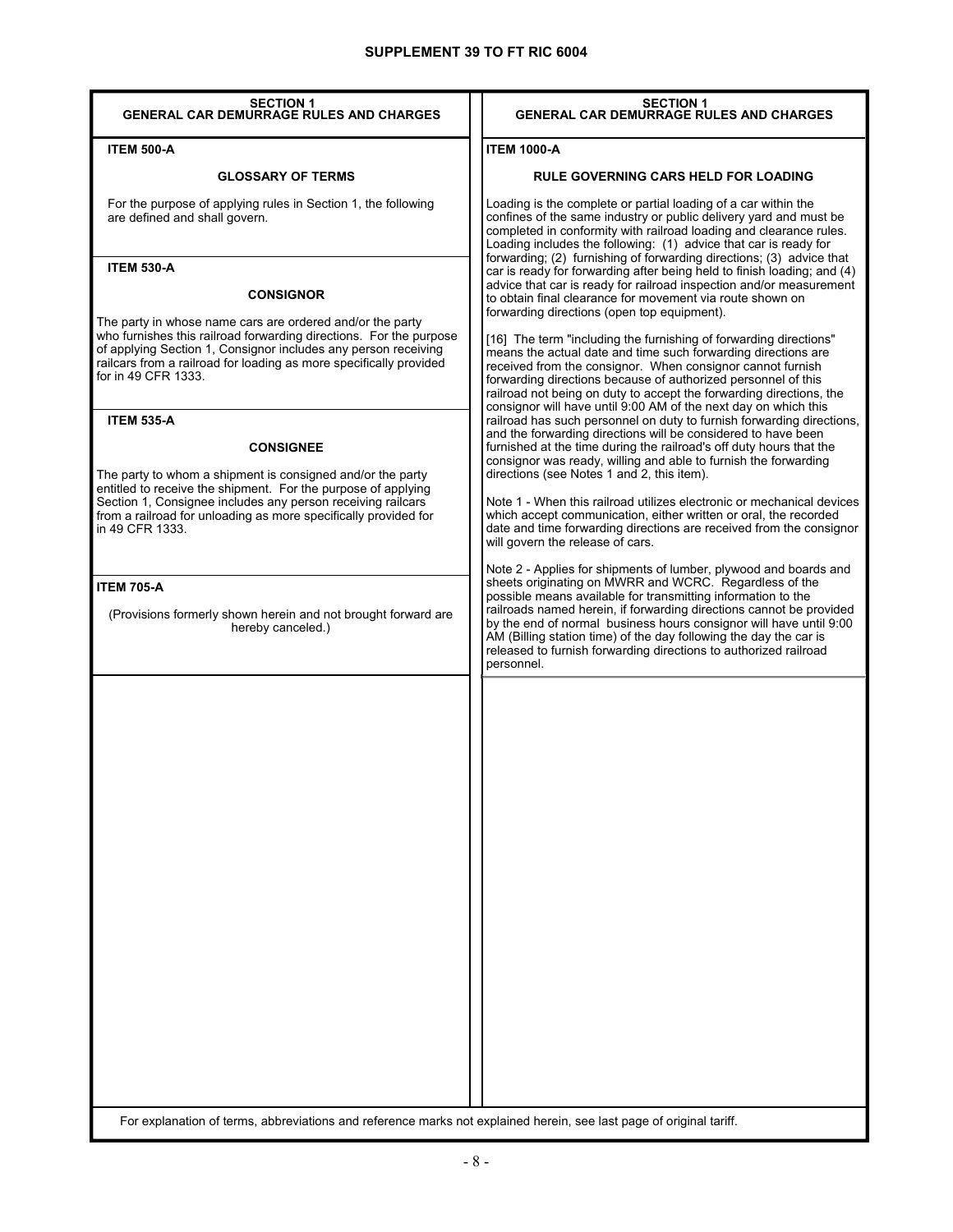| <b>SECTION 2</b><br><b>EXCEPTIONS TO STORAGE RULE AND CHARGES</b>                                                                                                                                                                                        |                                                                                    |                                                                                                                                        | <b>SECTION 3</b><br><b>EXCEPTION TO SPECIAL CAR DEMURRAGE</b><br><b>RULES AND CHARGES</b>                                                                                                                                                                                                                                                                                                                                                                                                                                                                                                                                                                                                                          |
|----------------------------------------------------------------------------------------------------------------------------------------------------------------------------------------------------------------------------------------------------------|------------------------------------------------------------------------------------|----------------------------------------------------------------------------------------------------------------------------------------|--------------------------------------------------------------------------------------------------------------------------------------------------------------------------------------------------------------------------------------------------------------------------------------------------------------------------------------------------------------------------------------------------------------------------------------------------------------------------------------------------------------------------------------------------------------------------------------------------------------------------------------------------------------------------------------------------------------------|
| <b>ITEM 1608-A</b>                                                                                                                                                                                                                                       |                                                                                    |                                                                                                                                        | <b>ITEM 1698-A</b>                                                                                                                                                                                                                                                                                                                                                                                                                                                                                                                                                                                                                                                                                                 |
| <b>APPLICABLE ONLY WHEN SPECIFIC REFERENCE IS</b><br><b>MADE HERETO</b>                                                                                                                                                                                  |                                                                                    |                                                                                                                                        | (Provisions formerly shown herein and not brought forward are<br>hereby canceled.)                                                                                                                                                                                                                                                                                                                                                                                                                                                                                                                                                                                                                                 |
| When specific reference is made to this item, the hourly time<br>car is included.                                                                                                                                                                        |                                                                                    | charge will be as shown opposite the series of car numbers listed<br>below in which the number of the "FB", "FBS", "LO", "XL", or "XP" | <b>ITEM 2325-H</b><br>APPLIES ONLY FOR CARRIERS NAMED IN THIS ITEM                                                                                                                                                                                                                                                                                                                                                                                                                                                                                                                                                                                                                                                 |
| Car Owner and<br><b>Reporting Marks:</b><br>Ashley, Drew, and<br>Northern Rwy (ADN)<br>Laurinburg and<br>Southern Railroad                                                                                                                               | Car Numbers:<br>500-529<br>530-534<br>550-599<br>700-799<br>4001-4100<br>5001-5100 | Hourly Time Charge:<br>(See Note 1)<br>(In Cents)<br>43<br>71<br>82<br>72<br>75<br>82                                                  | Demurrage or detention charges provided in Section 3 will NOT<br>be assessed on private cars while held on private tracks unless,<br>before car leaves point of shipment or reconsignment, the<br>shipping document used to direct movement to the point at which<br>car is held indicates car is subject to demurrage charges, in which<br>case the demurrage or detention rules and charges provided<br>herein will apply.<br>If, due to clerical error, said notation is not placed on the shipping<br>document, carrier will accept request from consignor in writing, or<br>confirmed in writing, to add same to original shipping document if<br>request is made prior to the arrival of car at destination. |
| (LRS)<br>St. Mary's                                                                                                                                                                                                                                      | 6001-6060                                                                          | 106                                                                                                                                    | Private cars and private tracks are as defined in Items 515 and<br>520.                                                                                                                                                                                                                                                                                                                                                                                                                                                                                                                                                                                                                                            |
| Railroad (SM) [D-14]<br>Note 1 - Charge authorized herein will be determined in the same<br>manner and subject to same application as the hourly time charge<br>specified in Car Hire Rule 1 of Official Railway Equipment<br>Register, RER 6414-Series. |                                                                                    |                                                                                                                                        | Chicago, SouthShore and South Bend Railroad Company[39]<br>Gary Railway Company<br>Golden Triangle Railroad<br>Hampton and Branchville Railroad Company<br>Lancaster and Chester Railway Company<br>Laurinburg and Southern Railroad Company<br>Old Augusta Railroad LLC                                                                                                                                                                                                                                                                                                                                                                                                                                           |
| <b>ITEM 1657-D</b><br>(Provisions formerly shown herein and not brought forward are<br>hereby canceled.)<br><b>ITEM 1658-A</b>                                                                                                                           |                                                                                    |                                                                                                                                        | Palmetto Railways [A-3]<br>Port Bienville Railroad<br>St. Marys Railroad Company [D-14]<br>Sandersville Railroad Company                                                                                                                                                                                                                                                                                                                                                                                                                                                                                                                                                                                           |
| (Provisions formerly shown herein and not brought forward are<br>hereby canceled.)<br><b>ITEM 1675-A</b>                                                                                                                                                 |                                                                                    |                                                                                                                                        |                                                                                                                                                                                                                                                                                                                                                                                                                                                                                                                                                                                                                                                                                                                    |
|                                                                                                                                                                                                                                                          | hereby canceled.)                                                                  | (Provisions formerly shown herein and not brought forward are                                                                          |                                                                                                                                                                                                                                                                                                                                                                                                                                                                                                                                                                                                                                                                                                                    |
| <b>ITEM 1688-B</b>                                                                                                                                                                                                                                       |                                                                                    |                                                                                                                                        |                                                                                                                                                                                                                                                                                                                                                                                                                                                                                                                                                                                                                                                                                                                    |
| (Provisions formerly shown herein and not brought forward are<br>hereby canceled.)                                                                                                                                                                       |                                                                                    |                                                                                                                                        |                                                                                                                                                                                                                                                                                                                                                                                                                                                                                                                                                                                                                                                                                                                    |
| <b>ITEM 1689-B</b>                                                                                                                                                                                                                                       |                                                                                    |                                                                                                                                        |                                                                                                                                                                                                                                                                                                                                                                                                                                                                                                                                                                                                                                                                                                                    |
| (Provisions formerly shown herein and not brought forward are<br>hereby canceled.)                                                                                                                                                                       |                                                                                    |                                                                                                                                        |                                                                                                                                                                                                                                                                                                                                                                                                                                                                                                                                                                                                                                                                                                                    |
| <b>ITEM 1690-B</b>                                                                                                                                                                                                                                       |                                                                                    |                                                                                                                                        |                                                                                                                                                                                                                                                                                                                                                                                                                                                                                                                                                                                                                                                                                                                    |
|                                                                                                                                                                                                                                                          | hereby canceled.)                                                                  | (Provisions formerly shown herein and not brought forward are                                                                          |                                                                                                                                                                                                                                                                                                                                                                                                                                                                                                                                                                                                                                                                                                                    |
|                                                                                                                                                                                                                                                          |                                                                                    |                                                                                                                                        | For explanation of terms, abbreviations and reference marks not explained herein, see last page of original tariff.                                                                                                                                                                                                                                                                                                                                                                                                                                                                                                                                                                                                |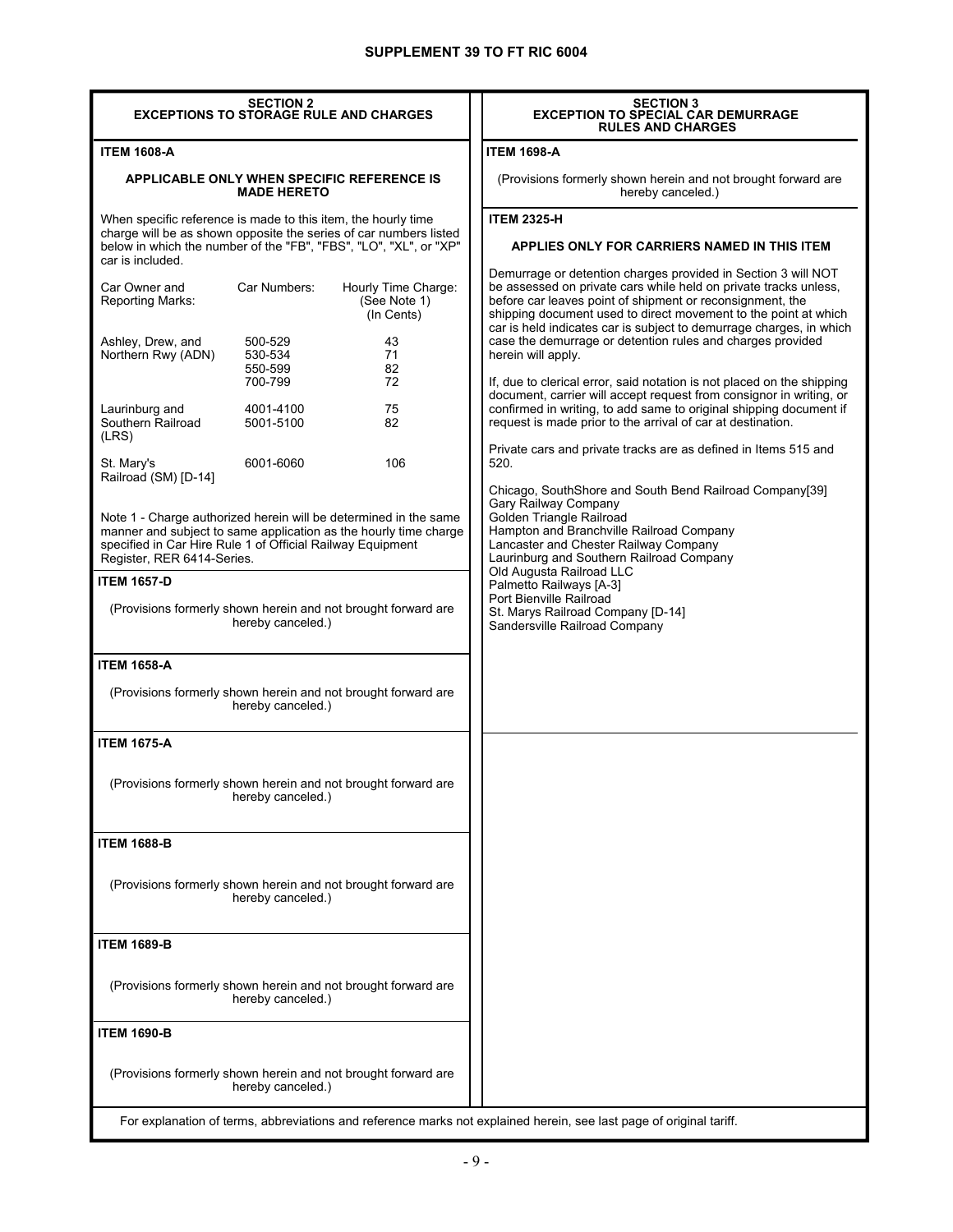| <b>SECTION 4</b><br><b>EXCEPTIONS TO CAR DEMURRAGE RULES AND</b>                                                         |                                        |
|--------------------------------------------------------------------------------------------------------------------------|----------------------------------------|
| CHARGES<br>COAL AND COAL PRODUCTS                                                                                        |                                        |
| <b>ITEM 4005-D</b>                                                                                                       |                                        |
| <b>APPLICATION</b>                                                                                                       |                                        |
| The car demurrage rules and charges published in this Section<br>apply only for account of railroads shown below:        |                                        |
| CBRY - Copper Basin Railway, Inc.<br>NERR - Nashville and Eastern Railroad Corp.<br>WTNN - West Tennessee Railroad Corp. |                                        |
| (Railroads formerly listed above and not brought forward are<br>hereby eliminated.)                                      |                                        |
|                                                                                                                          |                                        |
|                                                                                                                          |                                        |
|                                                                                                                          |                                        |
|                                                                                                                          |                                        |
|                                                                                                                          | (This column intentionally left blank) |
|                                                                                                                          |                                        |
|                                                                                                                          |                                        |
|                                                                                                                          |                                        |
|                                                                                                                          |                                        |
|                                                                                                                          |                                        |
|                                                                                                                          |                                        |
|                                                                                                                          |                                        |
|                                                                                                                          |                                        |
|                                                                                                                          |                                        |
|                                                                                                                          |                                        |
|                                                                                                                          |                                        |
|                                                                                                                          |                                        |
| For explanation of terms, abbreviations and reference marks not explained herein, see last page of original tariff.      |                                        |